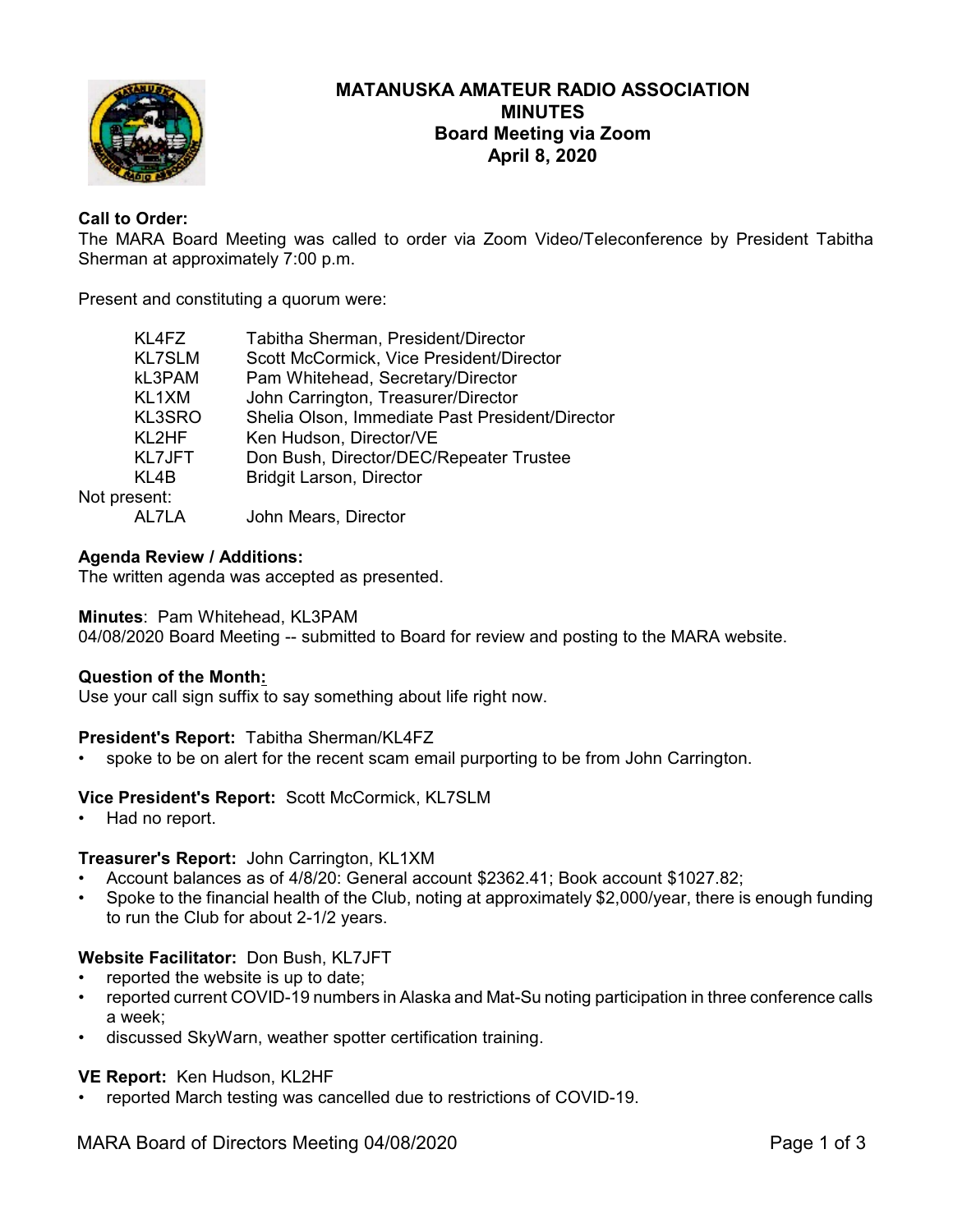# **ARES Report:** Don Bush, KL7JFT

- reported on the status of the Dog Walk describing the particulars and how many volunteers would be needed (if it happens);
- reported currently no schedule for the next Comex;
- commented he is working on training via teleconference;
- discussed how to do remote testing, however, MARA VE group is not currently authorized.

# **Licensing Classes**: Don Bush, KL7JFT

- next licensing class will happen in May, four weekends;
- there will also be a licensing class in Sutton.

# **Sunshine Committee:** Tabitha Sherman, KL4FZ

• No recent activity.

# **Trailer Committee:** Don Bush, KL7JFT

• The trailer is in good shape, no problems.

# **Upcoming Events:**

1. 04/24/2020 Virtual MARA General Meeting - discussion whether it would be possible, what would be the content and logistics of how to do it. Although a final decision was not made at this meeting, it was more likely that it would have to be cancelled.

### **New Business:**

- 1. Planning the Virtual MARA General Meeting: see above.
- 2. Training classes via Zoom: Director Bush/KL7JFT
- discussed doing training classes via Zoom -- packet training, solar propogation (HF).
- 3. Valley Packet Node grant: Director Bush/KL7JFT
- explained there was a target of opportunity requiring quick action (with no money outlay by the Club) to submit a grant request for MARA's Valley Packet Node to replace its current very outdated radio equipment from KL7AA spare equipment Alinco type DR-135TMK or DR-635. (See KL7JFT 4/6/20 email to the Board with attached Grant Request for the Valley Packet Node Replacement). Brief discussion followed.

### **Old Business:** None.

### **Non-agenda items/ announcements:**

1. Hamfest: Following discussion about whether to cancel or postpone the our annual Hamfest in light of the COVID-19 restrictions:

**Moved CARRINGTON/KL1XM, seconded McCORMICK/KL7SLM**, to postpone the Hamfest until September 12, 2020. There were no objections. **MOTION CARRIED UNANIMOUSLY**.

- 2. SSL Security Certificate: TJ Morgan/KL7IT inquired as to obtaining an SSL security certificate for the MARA website at the cost of \$250/year, which he would be willing to donate.
- 3. Trailer Cleaning: Don/KL3JFT discussed the need, probably mid-April, for a good cleaning/disinfecting of the trailer before the training in Sutton.

MARA Board of Directors Meeting 04/08/2020 **Page 2 of 3** Page 2 of 3